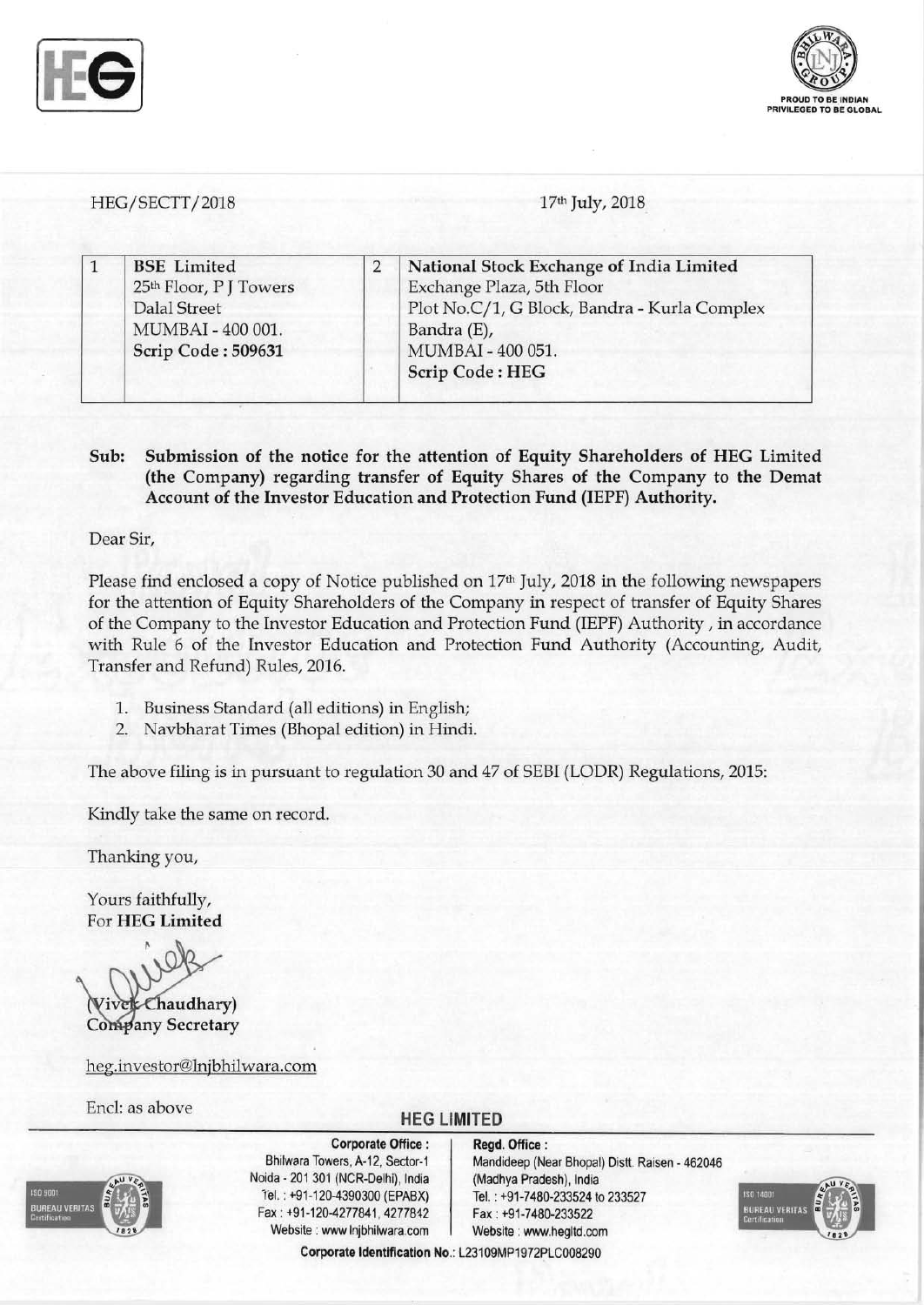| <b>NAME</b>              | <b>PLACE</b> | <b>DATE</b> |
|--------------------------|--------------|-------------|
| <b>Business Standard</b> | All India    | 17.07.2018  |

## **[tEel HEG LIMITED**

Regd. Off.: Mandideep (Near Bhopal ), Distt. Raisen-462046 (M.P.) Phone: 07480-233524, 233525, Fax: 07480-233522 Corp. Off.: Bhilwara Towers, A-12, Sector-1, NOIDA-201301 (U.P.) Phone: 0120-4390300 (EPABX); Fax:0120-4277841

 Website: www.hegltd .com; Email: heg.investor@lnjbhilwara.com CIN: L23109MP1972PLC008290

#### **NOTICE**

 (for the attention of Equity Shareholders of the Company) Sub.: Transfer of Equity Shares of the Company to the Demat Account of Investor Education and Protection Fund (IEPF) Authority

This Notice is hereby given to the Shareholders pursuant to the provisions of the Companies Act, 2013 read with the Investor Education and Protection Fund Authority (Accounting, Audit, Transfer and Refund) Rules, 2016 ("IEPF Rules 2016") and as subsequently amended. The IEPF Rules 2016, amongst other matters, contain provisions for transfer of all shares in respect of which dividend has not been paid or claimed by the Shareholders for seven consecutive years or more in the name of Investor Education and Protection Fund (IEPF) Authority in the prescribed manner.

Unclaimed or unpaid final dividend for financial year 2010-11 to financial year 2014-15 and unpaid interim dividend for the financial year 2017-18 are presently lying with the Company in unpaid dividend accounts of respective years, maintained with the Banks. The unclaimed final dividend for the financial year 2010-11 will be due for transfer on 22nd October, 2018. The complete details regarding unpaid/ unclaimed dividend amount are available at the Company's website www.hegltd.com under Investors section.

In terms of the IEPF Rules 2016, the concerned Shareholders are being provided an opportunity to claim such dividend for the financial year 2010-11 and onwards by sending a leiter under their signature so as to reach the Company's Registrar & Share Transfer Agent (RTA), MCS Share Transfer Agent Limited, (Unit: HEG Limited), F-S5, First Floor, Okhla Industrial Area, Phase-I, New Delhi-110020, Phone: 011-41406149-52, Email: admin@mcsregistrars.com OR HEG Limited, (Secretarial Department), Bhilwara Towers, A-12, Sector-1, Nolda-201301 (U.P.), Phone: 0120-4390300 (EPABX), E-mail: heg. investor@lnjbhilwara.com, before 22nd October, 2018. Individual letters in this regard have been sent to the concerned Shareholders, whose dividend and shares are liable to be transferred to the Investor Education and Protection Fund / IEPF Authority, at their address registered with the Company in accordance with IEPF Rules 2016.

The concerned Shareholders are requested to put their claim for the unclaimed dividend by sending a formal letter duly signed by all the joint holders alongwith (i) Self Attested copy of PAN Card, (ii) Certified copy of Address Proof and mentioning the Email Id (if any) and the telephone contact no(s) and (iii) Details of Bank Account supporting with an original cancelled cheque leaf / attested bank passbook showing name of account holder before 22nd October, 2018, failing which;

a) your final dividend for the financial year 2010-11 will be transferred to Investor Education and Protection Fund (IEPF) and

b) your entire share(s) will be transferred to the Investor Education and Protection Fund (IEPF) Authority as prescribed in the above said Rules.

No claim shall lie against the Company in respect of unclaimed dividend(s) and shares transferred to IEPF pursuant to the said Rules. The details of concerned Shareholders including names, folio numbers or DP ID - Client ID and the number of shares due for transfer to Demat Account of IEPF Authority are available on Company's website www.hegltd.com under Investors section,

(web-link: http://www.hegltd.com/transfer-of-shares-to-IEPF/). However, the concerned Shareholders can claim back the unclaimed dividend(s) transferred to IEPF and the shares transferred to the IEPF Authority including all benefits, if any, accruing on such shares from IEPF Authority in accordance with the procedure and on submission of

such documents as prescribed under the Rules. Shareholders can also refer to the details available on www.iepf.gov.in. For further information/clarification on the above matter, Shareholders can write/contact to the Company Registrar and Share Transfer Agent

or the Company at the above mentioned address. For HEG Limited Sd/ Place: Noida (U.P.) (Vivek Chaudhary)<br>Date : 16th July, 2018 (Dompany Secretary Date : 16th July, 2018